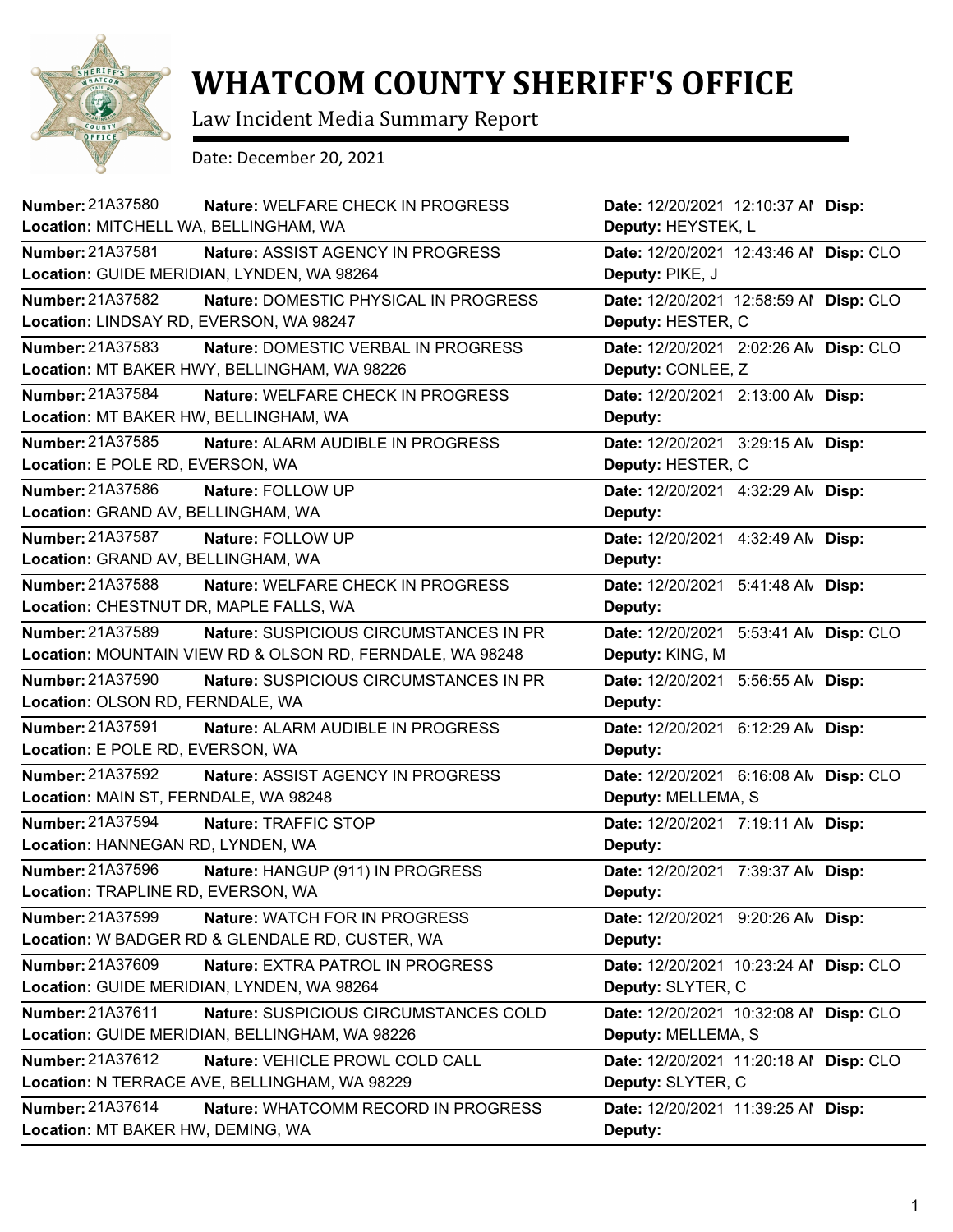| <b>Number: 21A37615</b><br>Nature: ASSAULT SIMPLE IN PROGRESS<br>Location: W AXTON RD, BELLINGHAM, WA 98226<br>Arrested: ALDRIDGE, KERRY S.<br><b>Offenses: Assault 4th DV</b> | Date: 12/20/2021 11:42:37 Al Disp: CAA<br>Deputy: MELLEMA, S<br>Age: 38 |
|--------------------------------------------------------------------------------------------------------------------------------------------------------------------------------|-------------------------------------------------------------------------|
| <b>Number: 21A37616</b><br>Nature: PARKING PROBLEM IN PROGRESS<br>Location: BIRCH BAY DR, BLAINE, WA 98230                                                                     | Date: 12/20/2021 12:02:56 PI Disp: CLO<br>Deputy: JONES, D              |
| Number: 21A37618<br>Nature: ALARM AUDIBLE IN PROGRESS<br>Location: DOUGLAS RD, FERNDALE, WA                                                                                    | Date: 12/20/2021 12:09:41 PI Disp:<br>Deputy: SMITH, A                  |
| Number: 21A37620<br>Nature: SERVE WARRANT IN PROGRESS<br>Location: W AXTON RD, BELLINGHAM, WA 98226<br>Arrested: ALDRIDGE, KERRY S.                                            | Date: 12/20/2021 12:24:25 PI Disp: CAA<br>Deputy: MELLEMA, S<br>Age: 38 |
| <b>Offenses: Warrant</b>                                                                                                                                                       |                                                                         |
| Number: 21A37623<br>Nature: WATCH FOR IN PROGRESS                                                                                                                              | Date: 12/20/2021 1:04:30 PM Disp:                                       |
| Location: RITTER RD & DEAD EN, FERNDALE, WA                                                                                                                                    | Deputy:                                                                 |
| Number: 21A37624<br>Nature: TRAFFIC HAZARD IN PROGRESS                                                                                                                         | Date: 12/20/2021 1:13:16 PM Disp:                                       |
| Location: TRUCK RD & DEAL RD, DEMING, WA                                                                                                                                       | Deputy: BROWN, K                                                        |
| <b>Number: 21A37628</b><br>Nature: MISSING PERSON COLD CALL                                                                                                                    | Date: 12/20/2021 1:55:40 PM Disp: CLO                                   |
| Location: MARINE DR, BELLINGHAM, WA 98225                                                                                                                                      | Deputy: STAFFORD, M                                                     |
| Number: 21A37629<br>Nature: DOMESTIC PHYSICAL IN PROGRESS                                                                                                                      | Date: 12/20/2021 2:00:19 PM Disp:                                       |
| Location: W SMITH RD, BELLINGHAM, WA                                                                                                                                           | Deputy: STAFFORD, M                                                     |
| Number: 21A37631<br>Nature: FOLLOW UP                                                                                                                                          | Date: 12/20/2021 2:09:48 PM Disp: CLO                                   |
| Location: GRAND AVE, BELLINGHAM, WA 98225                                                                                                                                      | Deputy: HAGGITH, J                                                      |
| <b>Number: 21A37633</b><br>Nature: TRAFFIC STOP                                                                                                                                | Date: 12/20/2021 2:27:25 PN Disp: CAA                                   |
| Location: MT BAKER HWY & TOTEM TRL, BELLINGHAM, WA 98226                                                                                                                       | Deputy: JAMES, J                                                        |
| Arrested: MILLER, ASHLEY S.                                                                                                                                                    | Age: 23                                                                 |
| <b>Offenses: Traffic, Criminal Citation</b>                                                                                                                                    |                                                                         |
| Number: 21A37634<br>Nature: CUSTODIAL INTERFERENCE COLD CA<br>Location: LINDSAY RD, EVERSON, WA 98247                                                                          | Date: 12/20/2021 2:30:29 PN Disp: CLO<br>Deputy: SLYTER, C              |
| Number: 21A37636<br>Nature: CIVIL PROBLEM COLD CALL<br>Location: BLAINE RD, BLAINE, WA 98230                                                                                   | Date: 12/20/2021 4:00:21 PM Disp: CLO<br>Deputy: JONES, D               |
| <b>Number: 21A37637</b><br>Nature: ALARM AUDIBLE IN PROGRESS<br>Location: HANNEGAN RD, BELLINGHAM, WA                                                                          | Date: 12/20/2021 4:00:21 PM Disp:<br>Deputy:                            |
| Number: 21A37639<br>Nature: SUSPICIOUS CIRCUMSTANCES IN PR<br>Location: GRAND AV, BELLINGHAM, WA                                                                               | Date: 12/20/2021 4:41:08 PM Disp:<br>Deputy: HEINRICH, C                |
| Number: 21A37642<br>Nature: TRESPASS COLD CALL                                                                                                                                 | Date: 12/20/2021 4:50:27 PN Disp: CLO                                   |
| Location: PORTAL WAY, CUSTER, WA 98240                                                                                                                                         | Deputy: JONES, D                                                        |
| Number: 21A37644<br>Nature: ASSIST AGENCY IN PROGRESS<br>Location: GROUSE CIR, FERNDALE, WA 98248                                                                              | Date: 12/20/2021 5:15:22 PN Disp: CLO<br>Deputy: STAFFORD, M            |
| <b>Number: 21A37648</b><br>Nature: BURGLARY IN PROGRESS                                                                                                                        | Date: 12/20/2021 6:01:46 PN Disp: CLO                                   |
| Location: SHAMROCK RD, MAPLE FALLS, WA 98266                                                                                                                                   | Deputy: JAMES, J                                                        |
| Number: 21A37649<br>Nature: THEFT COLD CALL                                                                                                                                    | Date: 12/20/2021 6:30:42 PN Disp: CLO                                   |
| Location: HALVERSTICK RD, LYNDEN, WA 98264                                                                                                                                     | Deputy: JAMES, J                                                        |
| Number: 21A37650<br>Nature: VANDALISM COLD CALL                                                                                                                                | Date: 12/20/2021 6:30:21 PM Disp:                                       |
| Location: OLSON RD, FERNDALE, WA                                                                                                                                               | Deputy: STAFFORD, M                                                     |
| Number: 21A37651<br>Nature: WELFARE CHECK IN PROGRESS                                                                                                                          | Date: 12/20/2021 6:41:05 PM Disp:                                       |
| Location: BENNETT DR, BELLINGHAM, WA                                                                                                                                           | Deputy:                                                                 |
| Number: 21A37652<br>Nature: WATCH FOR IN PROGRESS                                                                                                                              | Date: 12/20/2021 6:44:23 PM Disp:                                       |
| Location: HANNEGAN RD & SMITH RD, BELLINGHAM, WA                                                                                                                               | Deputy:                                                                 |
| Number: 21A37653<br>Nature: WATCH FOR IN PROGRESS                                                                                                                              | Date: 12/20/2021 6:49:35 PM Disp:                                       |
| Location: HANNEGAN RD & POLE RD, LYNDEN, WA                                                                                                                                    | Deputy:                                                                 |